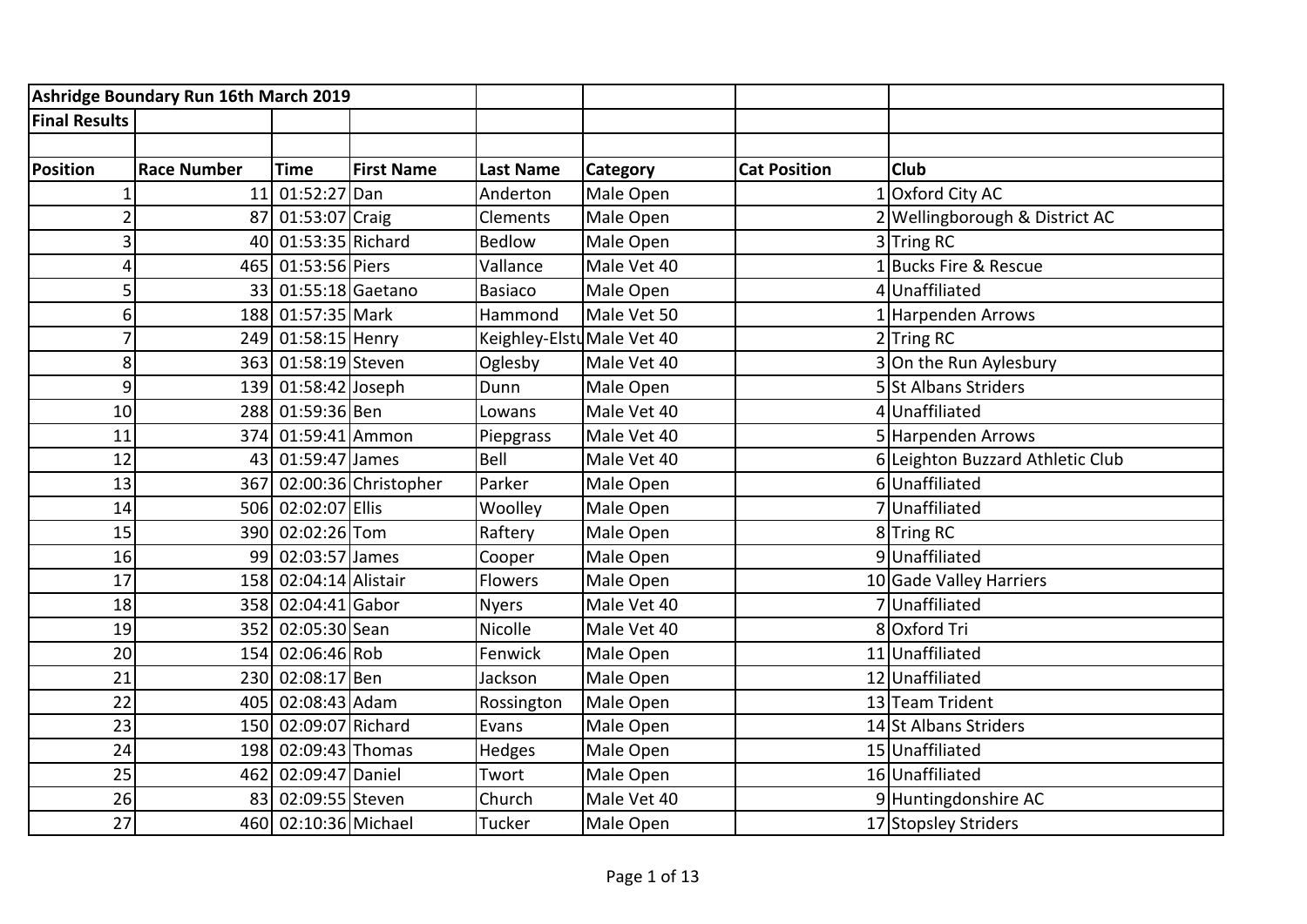| 28              |    | 448 02:11:18 Mike    | Taylor        | Male Vet 40   | 10 Unaffiliated         |
|-----------------|----|----------------------|---------------|---------------|-------------------------|
| 29              |    | 102 02:12:04 Darren  | Cornish       | Male Vet 40   | 11 Unaffiliated         |
| 30 <sup>1</sup> |    | 140 02:12:26 Rebecca | Duxbury       | Female Open   | IOxford Tri             |
| 31              |    | 02:12:38 James       | Robinson      | Male Vet 40   | 12 Unaffiliated         |
| 32              |    | 346 02:12:54 Tom     | Neill         | Male Open     | 18 St Albans Striders   |
| 33              |    | 130 02:13:04 Nigel   | Douglas       | Male Vet 50   | 2 Harpenden Arrows      |
| 34              |    | 204 02:13:07 Laura   | <b>Hicks</b>  | Female Open   | 2 Harpenden Arrows      |
| 35              |    | 132 02:13:16 Chris   | Dowling       | Male Vet 40   | 13 Gade Valley Harriers |
| 36              |    | 93 02:13:21 David    | Conway        | Male Vet 40   | 14 BBC Running Club     |
| 37              |    | 179 02:13:30 Daniel  | Green         | Male Vet 40   | 15 Leighton Fun Runners |
| 38              |    | 95 02:13:51 Simon    | Cook          | Male Vet 40   | 16 Olney Runners AC     |
| 39              |    | 19 02:13:53 Simon    | <b>Atkins</b> | Male Vet 50   | 3 Higham Harriers       |
| 40              |    | 321 02:14:13 James   | McWilliam     | Male Open     | 19 Unaffiliated         |
| 41              |    | 392 02:14:16 Jan     | Rasmussen     | Male Vet 40   | 17 Oxford Tri           |
| 42              |    | 250 02:14:54 Paul    | Kellett       | Male Vet 40   | 18Tring RC              |
| 43              |    | 301 02:15:26 Frank   | Martin        | Male Vet 40   | 19 Unaffiliated         |
| 44              |    | 192 02:15:37 Steve   | Harrison      | Male Vet 40   | 20 Leighton fun runners |
| 45              |    | 442 02:15:47 Robert  | Stein         | Male Open     | 20 Unaffiliated         |
| 46              |    | 146 02:16:15 Andrew  | Enticknap     | Male Vet 50   | 4 Huntingdonshire AC    |
| 47              |    | 237 02:16:28 Martin  | Jensen        | Male Vet 40   | 21 Unaffiliated         |
| 48              |    | 206 02:16:37 Craig   | Higgins       | Male Vet 50   | 5Tring RC               |
| 49              |    | 240 02:16:43 Alex    | Johnston      | Male Open     | 21 St Albans Striders   |
| 50              |    | 379 02:16:53 Robert  | Pooley        | Male Vet 50   | 6Unaffiliated           |
| 51              |    | 396 02:17:22 Alun    | Rees          | Male Vet 40   | 22 Unaffiliated         |
| 52              |    | 464 02:17:25 Claire  | Vallance      | Female Vet 40 | 1 Unaffiliated          |
| 53              |    | 166 02:17:43 Andrew  | Fulford       | Male Open     | 22 Dacorum & Tring AC   |
| 54              |    | 251 02:18:23 Roland  | Kemp          | Male Open     | 23 KempFitness          |
| 55              | 47 | 02:19:17 Daniel      | Berry         | Male Vet 50   | Mornington Chasers      |
| 56              |    | 340 02:19:25 Andy    | Nash          | Male Open     | 24 Vegan Runners        |
| 57              |    | 382 02:19:36 Craig   | Price         | Male Vet 40   | 23 Unaffiliated         |
| 58              |    | 484 02:20:09 Steve   | Ward          | Male Vet 40   | 24 Bertie Bert Dog      |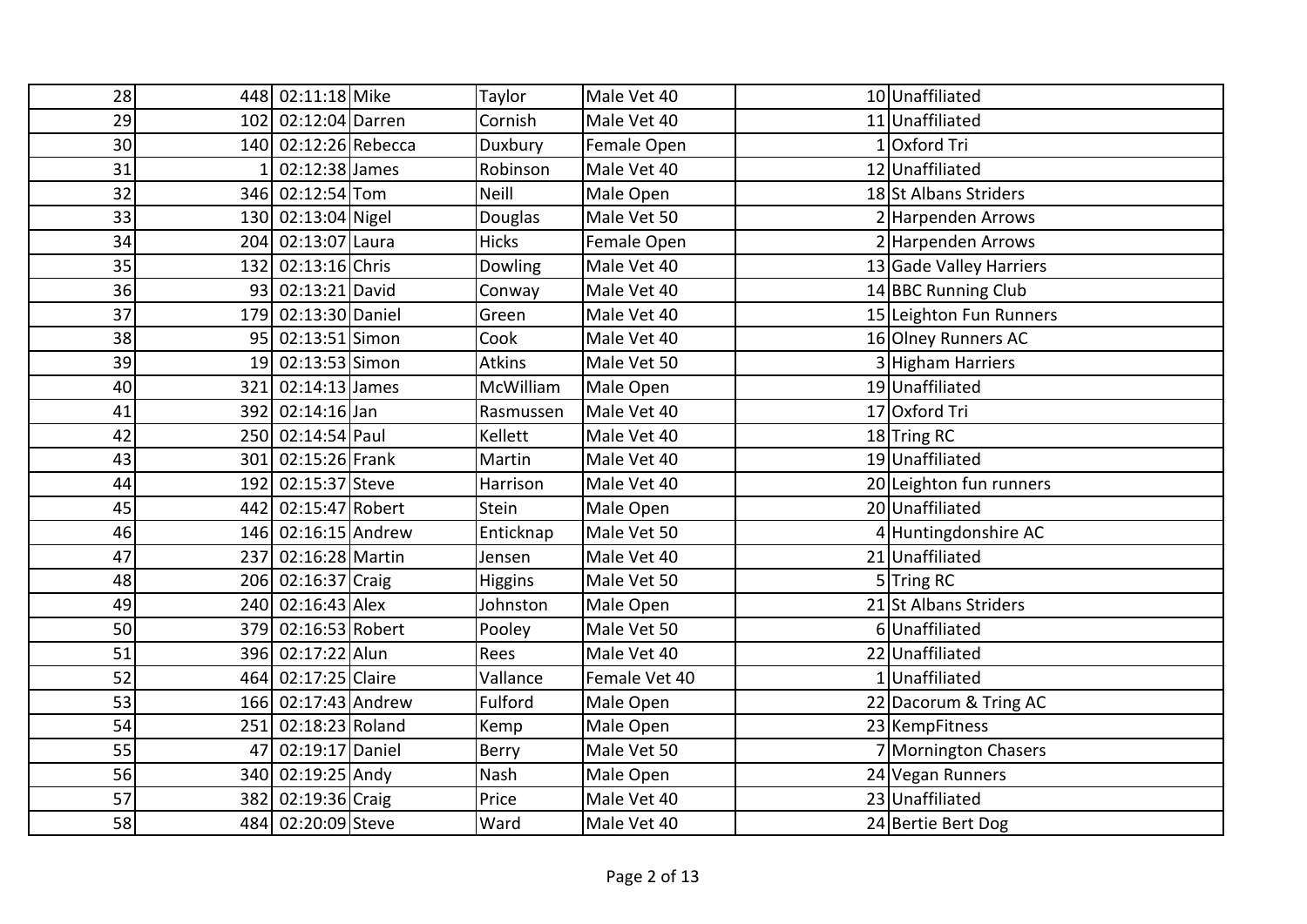| 59 |     | 293 02:20:31 Brian   |                      | Lynch          | Male Vet 40   | 25 BBC Running Club             |
|----|-----|----------------------|----------------------|----------------|---------------|---------------------------------|
| 60 |     | 88 02:20:33 Michael  |                      | Cloy           | Male Vet 40   | 26 Unaffiliated                 |
| 61 |     | 282 02:20:40 Mike    |                      | Lemon          | Male Vet 50   | 8 Bearbrook Running Club        |
| 62 |     | 391 02:21:05 George  |                      | Rainsford      | Male Open     | 25 Unaffiliated                 |
| 63 |     | 161 02:21:24 Tim     |                      | Fowler         | Male Vet 50   | 9 Buckingham & Stowe RC         |
| 64 |     | 222 02:21:33 Rob     |                      | Humphreys      | Male Vet 40   | 27 Gade Valley Harriers         |
| 65 |     | 152 02:21:36 Robert  |                      | Ewart          | Male Open     | 26 Tring RC                     |
| 66 |     | 261 02:21:40 Daniel  |                      | Kranz          | Male Open     | 27 Unaffiliated                 |
| 67 |     | 90 02:21:48 Andy     |                      | Collings       | Male Vet 50   | 10Tring RC                      |
| 68 |     | 509 02:22:09 Tom     |                      | Wright         | Male Open     | 28 Chiltern Harriers AC         |
| 69 |     | 296 02:22:23 Alison  |                      | Macmaster      | Female Vet 40 | 2 Unaffiliated                  |
| 70 |     | 285 02:22:29 Paul    |                      | Little         | Male Vet 50   | 11 Leighton Fun Runners         |
| 71 |     | 31 02:22:32 Kevin    |                      | <b>Barrett</b> | Male Vet 40   | 28 Unaffiliated                 |
| 72 | 437 | 02:22:41 Nicholas    |                      | Stallman       | Male Open     | 29 Tring RC                     |
| 73 |     | 274 02:22:46 Alan    |                      | Lawrenson      | Male Open     | 30 Queen's Park Harriers        |
| 74 |     | 403 02:22:51 Jim     |                      | Robinson       | Male Vet 40   | 29 Harpenden Arrows             |
| 75 |     | 243 02:23:00 Neil    |                      | Jones          | Male Vet 50   | 12 Unaffiliated                 |
| 76 |     | 386 02:23:08 Michael |                      | Quinn          | Male Vet 50   | 13 Wellingborough & District AC |
| 77 |     | 357 02:23:22 Sam     |                      | Nunn           | Male Open     | 31 Steel City Striders          |
| 78 |     |                      | 171 02:23:33 Matthew | Gilbert        | Male Vet 40   | 30 Leighton Fun Runners         |
| 79 |     | 328 02:24:18 Andrew  |                      | Moffatt        | Male Open     | 32 Unaffiliated                 |
| 80 |     | 175 02:25:09 David   |                      | Gott           | Male Vet 50   | 14 Unaffiliated                 |
| 81 |     | 281 02:25:18 Simon   |                      | Leek           | Male Open     | 33 Unaffiliated                 |
| 82 |     | 481 02:25:36 Daryl   |                      | Walter         | Male Vet 50   | 15 Unaffiliated                 |
| 83 |     | 297 02:25:40 Stephen |                      | Magee          | Male Open     | 34 Shires Triers Triathlon Club |
| 84 |     | 129 02:25:48 Andrew  |                      | <b>Dodds</b>   | Male Open     | 35 Redway Runners               |
| 85 |     | 239 02:25:54 Dan     |                      | Johnson        | Male Vet 40   | 31 Unaffiliated                 |
| 86 |     | 397 02:25:57 Lloyd   |                      | Rees           | Male Vet 40   | 32 St Albans Striders           |
| 87 |     | 378 02:26:02 Olivia  |                      | Poole          | Female Open   | 3 Unaffiliated                  |
| 88 |     | 92 02:26:12 Neil     |                      | Colquhoun      | Male Vet 40   | 33 London Frontrunners          |
| 89 |     | 70 02:26:23 Stewart  |                      | Campbell       | Male Vet 50   | 16 Unaffiliated                 |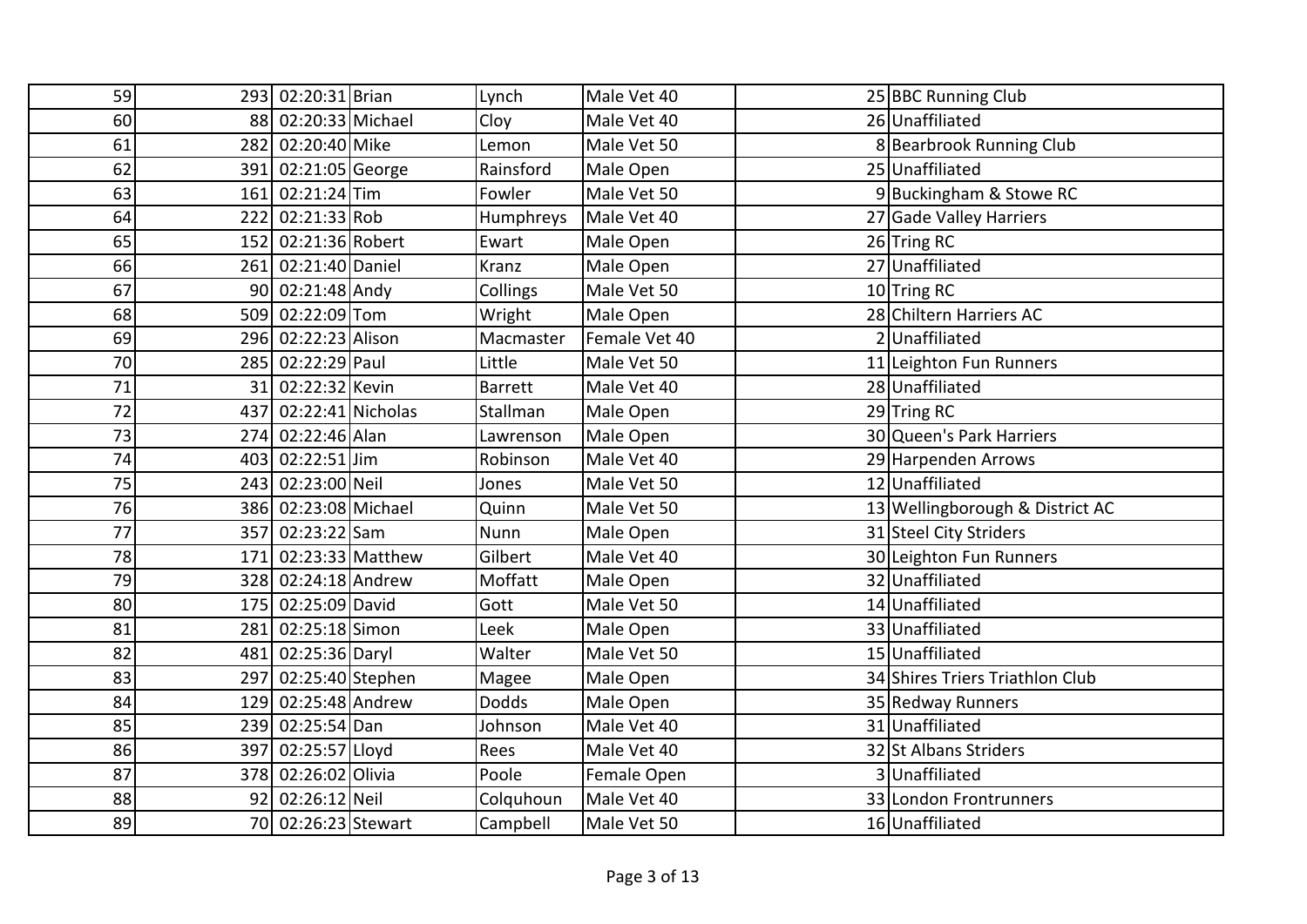| 90 <sub>l</sub> |    | 327 02:26:55 Ruth    |                          | Mitchell                  | Female Open               | 4 Leighton Buzzard Athletic Club |
|-----------------|----|----------------------|--------------------------|---------------------------|---------------------------|----------------------------------|
| 91              |    | 114 02:27:09 Paul    |                          | Cureton                   | Male Open                 | 36 Wellingborough & District AC  |
| 92              |    | 473 02:27:44 Peter   |                          | Waddingham Male Open      |                           | 37 Unaffiliated                  |
| 93              |    | 213 02:28:13 Martin  |                          | Hopcroft                  | Male Vet 50               | 17 Tring RC                      |
| 94              |    | 289 02:28:25 Daniel  |                          | Lowans                    | Male Vet 40               | 34 Unaffiliated                  |
| 95              |    | 493 02:28:28 Graham  |                          | White                     | Male Vet 50               | 18 Unaffiliated                  |
| 96              |    | 14 02:28:55 Rick     |                          | Ansell                    | Male Vet 50               | 19Tring RC                       |
| 97              |    | 314 02:29:07 Cahal   |                          | McConville                | Male Vet 50               | 20 Dunstable RRC                 |
| 98              |    | 157 02:29:12 Chris   |                          | Fleming                   | Male Vet 50               | 21 UKRunChat Running Club        |
| 99              |    | 137 02:29:45 Pascal  |                          | Dubois-Peleri Male Vet 50 |                           | 22 Unaffiliated                  |
| 100             |    | 101 02:29:49 Alice   |                          | Corfield                  | Female Open               | 5 Sutton runners                 |
| 101             |    | 60 02:29:54 Mike     |                          | <b>Brewer</b>             | Male Vet 40               | 35 Bedford Harriers AC           |
| 102             |    | 394 02:30:12 Hazel   |                          | Reade                     | Female Open               | 5 London Frontrunners            |
| 103             |    | 37 02:30:22 Chris    |                          | Beacock                   | Male Vet 40               | 36 Unaffiliated                  |
| 104             |    | 203 02:30:32 Wilf    |                          | Hewitt                    | Male Vet 50               | 23 Unaffiliated                  |
| 105             |    |                      | 182 02:30:34 Christopher | Grimmette                 | Male Vet 50               | 24 Tring RC                      |
| 106             |    | 444 02:30:41 Thomas  |                          | Stratton                  | Male Open                 | 38 Unaffiliated                  |
| 107             | 27 |                      | $02:30:43$ Katherine     | <b>Baines</b>             | Female Open               | 6Unaffiliated                    |
| 108             |    | 189 02:31:11 Neville |                          | Hanks                     | Male Vet 40               | 37 Unaffiliated                  |
| 109             |    | 414 02:31:29 Thomas  |                          | Sauka                     | Male Vet 40               | 38 Fairlands Valley Spartans     |
| 110             |    | 41 02:31:33 Ben      |                          | <b>Beecroft</b>           | Male Vet 40               | 39 Unaffiliated                  |
| 111             |    | 404 02:31:50 Paula   |                          | Robinson                  | Female Vet 50             | 1Unaffiliated                    |
| 112             |    | 122 02:32:16 Philip  |                          | <b>Davies</b>             | Male Open                 | 39 Stopsley Striders             |
| 113             |    | 186 02:32:40 Julian  |                          | Ham                       | Male Vet 50               | 25 Leighton Fun Runners          |
| 114             |    | 383 02:33:04 Philip  |                          | Pugh                      | Male Vet 60               | 1 Dacorum & Tring AC             |
| 115             |    | 384 02:33:29 David   |                          | Pym                       | Male Vet 50               | 26 Leighton Fun Runners          |
| 116             |    | 02:33:46 Roger       |                          | Ackerley                  | Male Vet 60               | 2 Woodbridge Shufflers RC        |
| 117             |    | 02:33:49 David       |                          | Ackerley                  | Male Open                 | 40 Ampthill & Flitwick Flyers RC |
| 118             |    | 351 02:34:10 Chris   |                          | <b>Nicholls</b>           | Male Vet 50               | 27 Tring RC                      |
| 119             |    | 502 02:34:36 Lucy    |                          |                           | Wilson-Shaw Female Vet 40 | 3 London Frontrunners            |
| 120             |    | 59 02:34:52 Emma     |                          | Bradbury                  | Female Vet 40             | 4 Unaffiliated                   |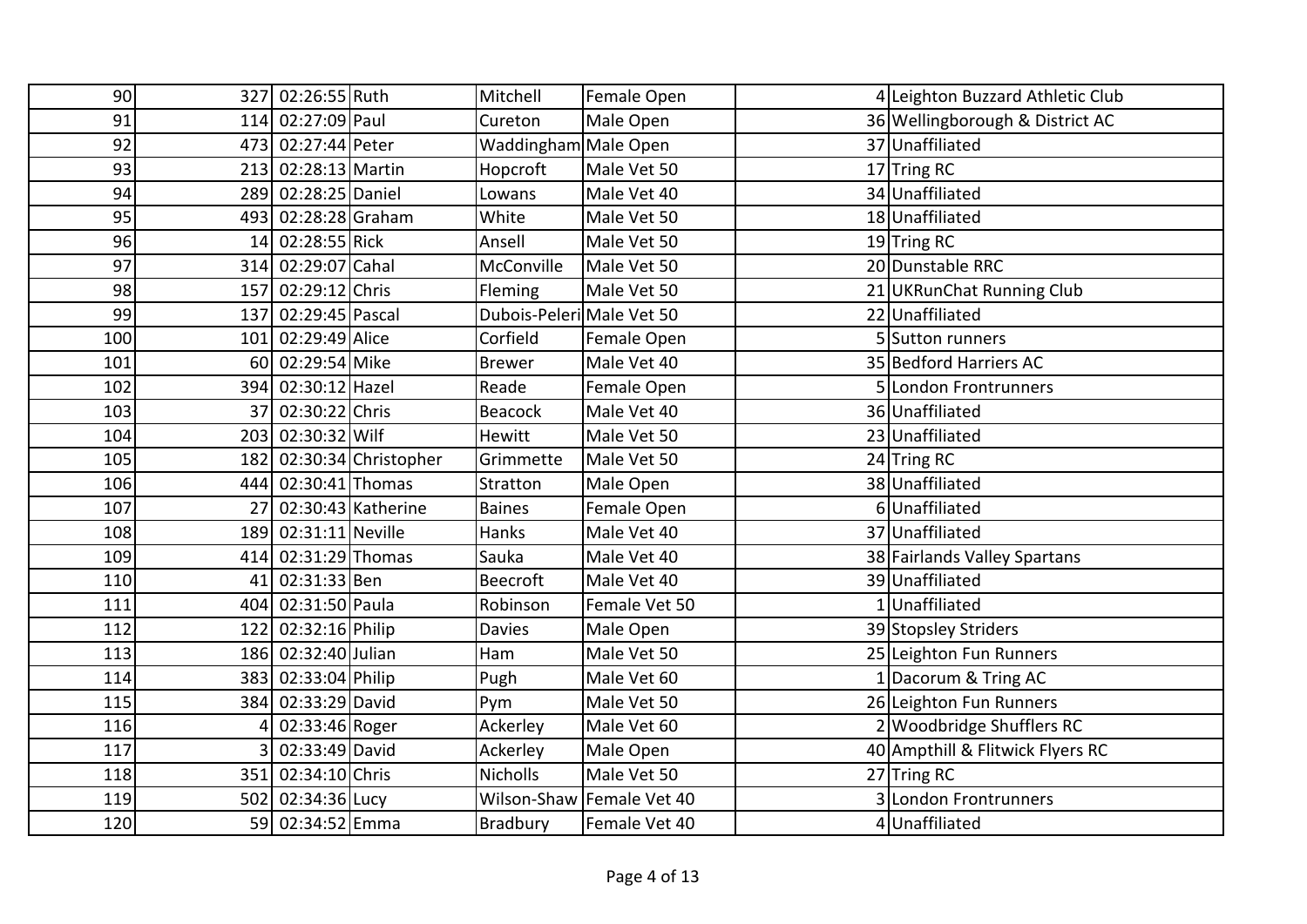| 121 |    | 29 02:34:55 Wesley     | Ball          | Male Vet 40   | 40 Unaffiliated                          |
|-----|----|------------------------|---------------|---------------|------------------------------------------|
| 122 |    | 202 02:35:01 Olivia    | Hewitt        | Female Open   | 7Unaffiliated                            |
| 123 |    | 201 02:35:05 Neil      | Hewitt        | Male Vet 50   | 28 Harpenden Arrows                      |
| 124 |    | 131 02:35:29 Tracey    | Dowding       | Female Vet 40 | 5Unaffiliated                            |
| 125 |    | 247 02:35:38 Lauren    | Keeler        | Female Open   | 9 Redway Runners                         |
| 126 |    | 248 02:35:43 Andrew    | Keen          | Male Vet 40   | 41 Leighton Buzzard Triathlon Club       |
| 127 |    | 167 02:35:46 Andrew    | Garton        | Male Vet 50   | 29 Leighton Buzzard Triathlon Club       |
| 128 |    | 424 02:35:52 John      | Sharp         | Male Vet 40   | 42 Unaffiliated                          |
| 129 | 72 | 02:36:14 Martin        | Carmody       | Male Vet 40   | 43 Unaffiliated                          |
| 130 |    | 44 02:36:24 Jennifer   | Finlay        | Female Vet 40 | 6 Harpenden Arrows                       |
| 131 |    | 195 02:37:06 Elizabeth | Harvey        | Female Vet 40 | 7Unaffiliated                            |
| 132 |    | 325 02:37:09 Ben       | Miller        | Male Vet 40   | 44 Marshall Milton Keynes AC             |
| 133 | 81 | 02:37:21 Matthew       | Childs        | Male Open     | 41 St Albans Striders                    |
| 134 |    | 300 02:37:26 Jo        | Marshall      | Female Open   | 10 Olney Runners Ac                      |
| 135 |    | 109 02:37:36 Kelly     | Crawford      | Female Open   | 11 Huntingdonshire AC                    |
| 136 |    | 400 02:37:40 David     | Rhodes        | Male Vet 50   | 30 Hertfordshire Constabulary CHAOS club |
| 137 |    | 02:37:47 Rob           | Allen         | Male Vet 40   | 45 Unaffiliated                          |
| 138 |    | 194 02:37:57 Richard   | Hart          | Male Vet 50   | 31 Unaffiliated                          |
| 139 |    | 461 02:38:02 Tom       | Turner        | Male Vet 40   | 46 Unaffiliated                          |
| 140 |    | 216 02:38:04 Paul      | House         | Male Open     | 42 Leighton Fun Runners                  |
| 141 |    | 438 02:38:10 Jamie     | Stamp         | Male Vet 40   | 47 Leighton Fun Runners                  |
| 143 |    | 162 02:38:19 Nicol     | Fraser        | Male Vet 50   | 32 Edinburgh Triathletes                 |
| 144 |    | 362 02:38:22 Elaine    | O'Connor      | Female Open   | 12 Unaffiliated                          |
| 145 |    | 513 02:38:35 Trevor    | Poole         | Male Vet 40   | 48 Unaffiliated                          |
| 146 |    | 210 02:39:10 Nina      | Holian        | Female Vet 40 | 8Unaffiliated                            |
| 147 |    | 209 02:39:13 James     | Holian        | Male Vet 40   | 49 Unaffiliated                          |
| 148 |    | 62 02:39:37 Dominci    | <b>Buck</b>   | Male Vet 40   | 50 North Herts Road Runners              |
| 149 |    | 66 02:39:43 Adam       | <b>Butler</b> | Male Vet 40   | 51 Unaffiliated                          |
| 150 |    | 330 02:40:01 Emma      | Moore         | Female Open   | 13 Wellingborough & District AC          |
| 151 |    | 64 02:40:12 Anthony    | <b>Bunker</b> | Male Vet 40   | 52 St Albans Striders                    |
| 152 |    | 333 02:40:15 Andrew    | Morton        | Male Open     | 43 Unaffiliated                          |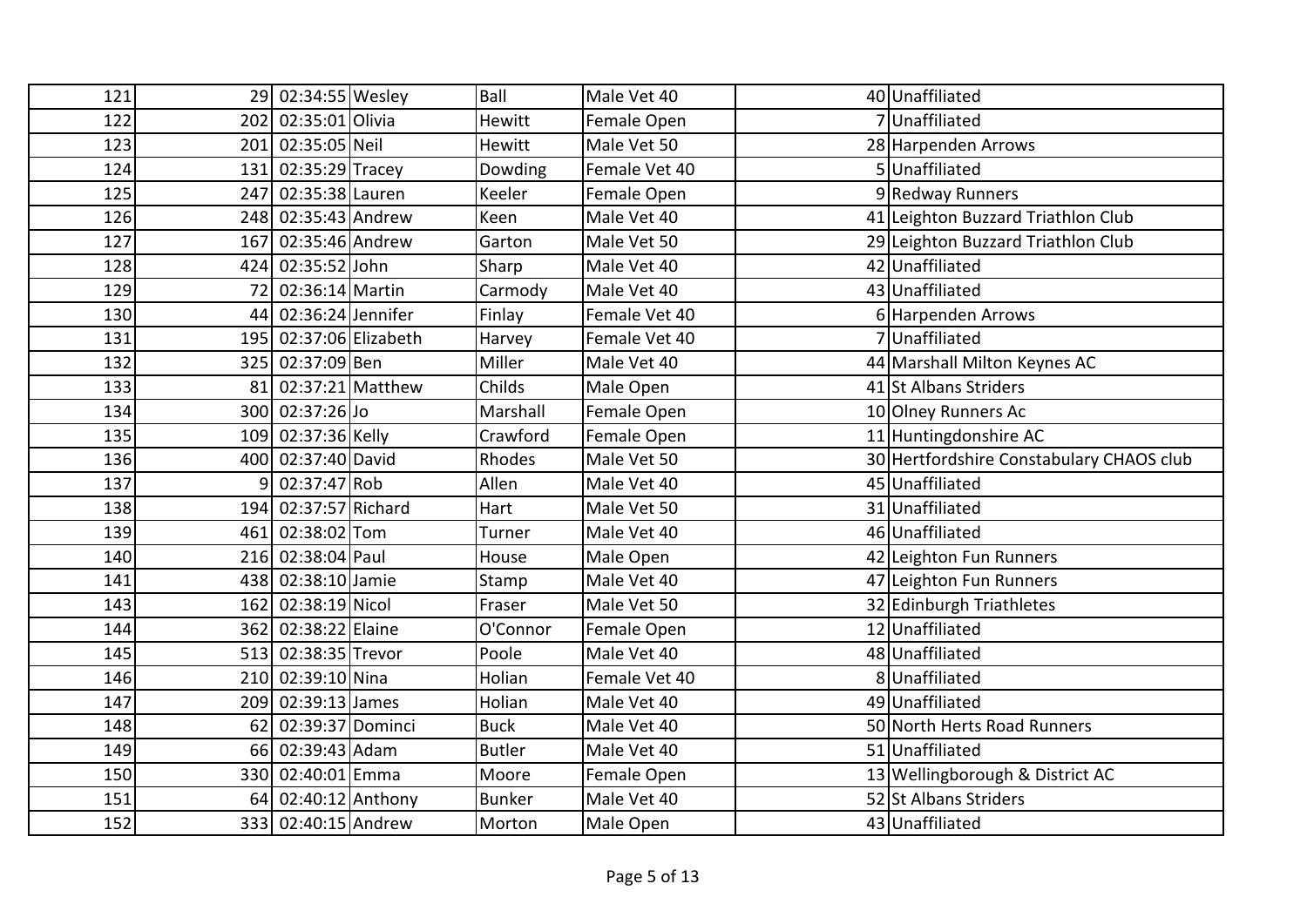| 153 |     | 489 02:40:20 Hannah  |                      | Whiffen                   | Female Open   | 14 Tring RC                       |
|-----|-----|----------------------|----------------------|---------------------------|---------------|-----------------------------------|
| 154 |     | 259 02:40:29 Brendan |                      | Kingston                  | Male Vet 40   | 53 Unaffiliated                   |
| 155 |     | 238 02:40:59 Katy    |                      | Jinks                     | Female Vet 40 | 9 Fairlands Valley Spartans       |
| 156 |     | 106 02:41:01 Morgan  |                      | Cox                       | Male Vet 40   | 54 Tring RC                       |
| 157 |     | 332 02:41:08 Richard |                      | Moriarty                  | Male Vet 40   | 55 Unaffiliated                   |
| 158 |     | 423 02:41:22 Brian   |                      | Sharp                     | Male Vet 50   | 33 York Knavesmire Harriers       |
| 159 | 277 | 02:41:25 Tina        |                      | Le                        | Female Vet 40 | 10 Dacorum & Tring AC             |
| 160 |     | 443 02:41:34 Simon   |                      | Stevenson                 | Male Vet 50   | 34 Tring RC                       |
| 161 |     | 138 02:41:44 Mark    |                      | Dugdale                   | Male Vet 40   | 56 Unaffiliated                   |
| 162 |     | 313 02:41:55 Laura   |                      | McCloskey                 | Female Vet 40 | 11 Wycombe Phoenix Harriers & AC  |
| 163 |     | 26 02:41:58 Andy     |                      | Bain                      | Male Vet 40   | 57 Serpentine                     |
| 164 |     | 413 02:42:04 Jane    |                      | Sauer                     | Female Vet 40 | 12 Leighton Buzzard Athletic Club |
| 165 |     | 315 02:42:32 Paul    |                      | Mcdonagh                  | Male Vet 50   | 35 Unaffiliated                   |
| 166 |     | 98 02:42:48 Giles    |                      | Cooper                    | Male Vet 40   | 58 Unaffiliated                   |
| 167 |     | 436 02:42:54 Dano    |                      | <b>Stack</b>              | Male Open     | 44 Unaffiliated                   |
| 168 |     | 421 02:43:10 David   |                      | Shakespeare   Male Vet 50 |               | 36 Olney Runners AC               |
| 169 |     | 490 02:43:13 Sam     |                      | Whiffen                   | Male Open     | 45 Tring RC                       |
| 170 |     | 398 02:43:16 Tony    |                      | Reeve                     | Male Vet 50   | 37 Dacorum & Tring AC             |
| 171 | 427 | 02:43:35 Gavin       |                      | Shurmer                   | Male Vet 50   | 38 Unaffiliated                   |
| 172 |     | 117 02:43:52 Mike    |                      | Dando                     | Male Vet 40   | 59 St Albans Striders             |
| 173 |     | 508 02:44:15 Brian   |                      | Wright                    | Male Vet 40   | 60 Dunstable RRC                  |
| 174 |     | 103 02:44:27 Nick    |                      | Costin                    | Male Vet 50   | 39 Redway Runners                 |
| 175 |     | 483 02:44:50 Jason   |                      | Ward                      | Male Vet 40   | 61 Unaffiliated                   |
| 176 | 415 | 02:45:01 David       |                      | Saul                      | Male Vet 50   | 40 Chiltern Harriers AC           |
| 177 |     | 292 02:45:08 Rory    |                      | Lumsdon                   | Male Vet 40   | 62 Unaffiliated                   |
| 178 |     | 123 02:45:12 Peter   |                      | Dawes                     | Male Vet 50   | 41 Swindon Shin Splints           |
| 179 |     | 13 02:45:21 Roger    |                      | Andrews                   | Male Vet 50   | 42 Keswick AC                     |
| 180 |     |                      | 409 02:45:26 Matthew | Rush                      | Male Vet 40   | 63 Stoke Mandeville Tri Club      |
| 181 | 86  | $02:45:33$ Tim       |                      | Clayton                   | Male Vet 50   | 43 Unaffiliated                   |
| 182 |     | 266 02:45:44 Michael |                      | Lamb                      | Male Vet 40   | 64 Dacorum & Tring AC             |
| 183 |     | 257 02:46:02 Simon   |                      | King                      | Male Vet 60   | 3 Bedford Harriers AC             |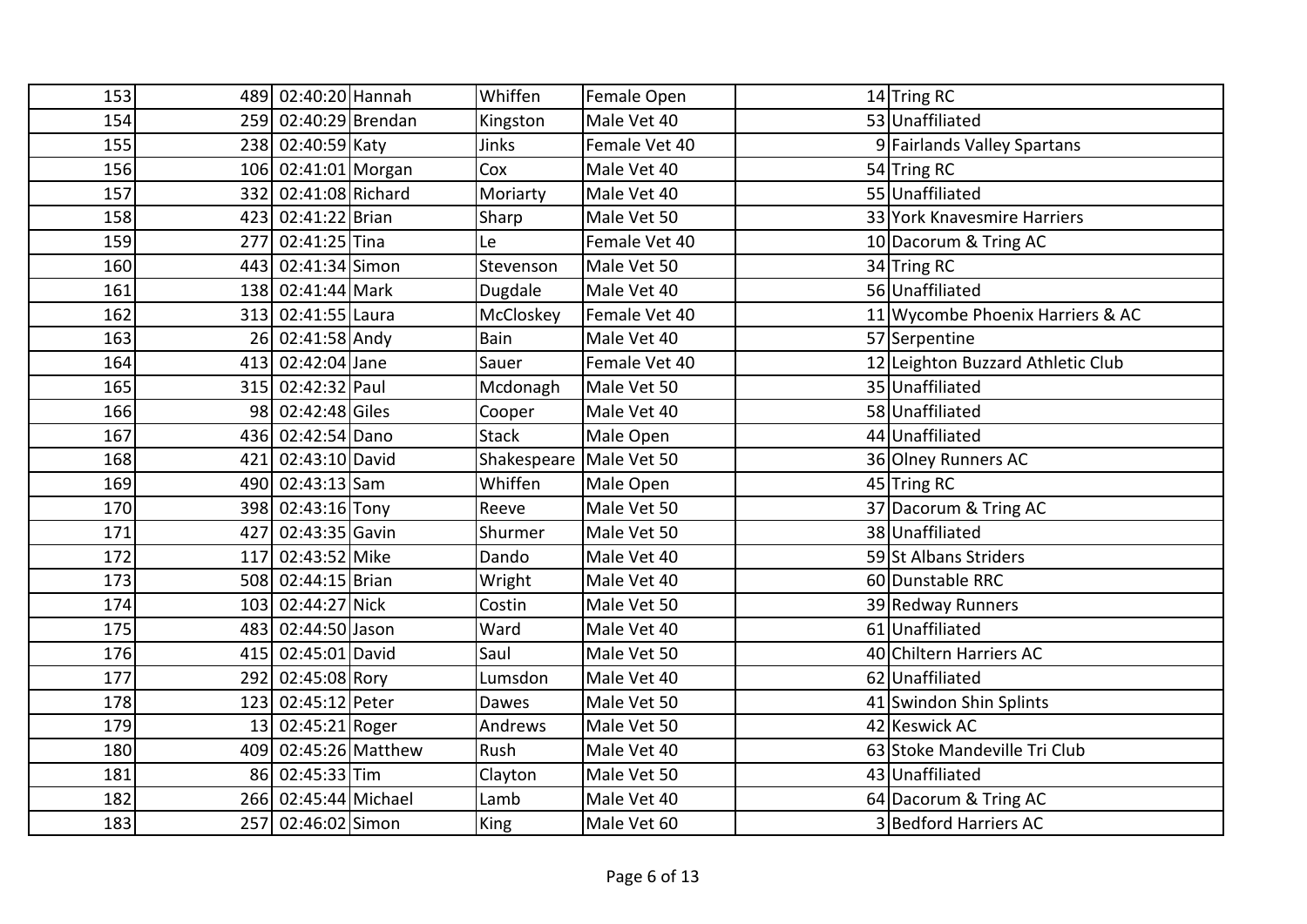| 184 |     | 227 02:46:20 Ros      | Ingram                   | Female Vet 40              | 13 Fairlands Valley Spartans                 |
|-----|-----|-----------------------|--------------------------|----------------------------|----------------------------------------------|
| 185 |     | 113 02:46:26 Steve    | Culverwell               | Male Vet 40                | 65 Unaffiliated                              |
| 186 |     | 108 02:46:32 Lily     | Crank                    | Female Open                | 15 Unaffiliated                              |
| 187 |     | 270 02:46:34 Andy     | Latham                   | Male Open                  | 46 Unaffiliated                              |
| 188 |     | 187 02:46:44 Julie    | Hammerton                | Female Vet 40              | 14 Unaffiliated                              |
| 189 |     | 196 02:46:51 Jonathan | Hatchett                 | Male Vet 40                | 66 Unaffiliated                              |
| 190 |     | 364 02:46:55 John     | O'Keeffe                 | Male Vet 40                | 67 Tring Running Club                        |
| 191 |     | 65 02:47:00 Darren    | <b>Burke</b>             | Male Vet 40                | 68 Gade Valley Harriers                      |
| 192 | 127 | 02:47:04 Nic          | Dimmock                  | Male Vet 40                | 69 Leighton Fun Runners                      |
| 193 |     | 472 02:47:17 Emilia   | Vynnycky                 | Female Vet 50              | 2 London Heathside                           |
| 194 |     | 467 02:47:24 Katie    |                          | Van de Linde Female Vet 40 | 15 Tring RC                                  |
| 195 |     | 326 02:47:47 Andy     | Mitchell                 | Male Vet 50                | 44 Dacorum & Tring AC                        |
| 196 |     | 208 02:47:55 Leona    | Hodson                   | Female Vet 40              | 16 Ware Joggers                              |
| 197 |     | 147 02:48:29 Brian    | Evans                    | Male Vet 50                | 45 Tring RC                                  |
| 198 |     | 267 02:49:02 Joanna   | Lancaster                | Female Open                | 16 Leighton Fun Runners                      |
| 199 |     | 134 02:49:06 Paul     | Doyle                    | Male Vet 40                | 70 Leighton Fun Runners                      |
| 200 |     | 255 02:49:19 Richie   | Kiely                    | Male Open                  | 47 Unaffiliated                              |
| 201 |     | 468 02:49:22 Leendert | Van De Linde Male Vet 40 |                            | 71 Tring RC                                  |
| 202 |     | 135 02:49:27 Steve    | Doyle                    | Male Vet 50                | 46 MK Lakeside Runners                       |
| 203 |     | 110 02:49:35 Victoria |                          | Crawley-Wise Female Open   | 17 Gade Valley Harriers                      |
| 204 |     | 324 02:49:39 Chris    | Millar                   | Male Open                  | 48 Victoria Park Harriers & Tower Hamlets AC |
| 205 |     | 268 02:49:46 Sam      | Lane                     | Female Vet 50              | 3 Shires Triers Triathlon Club               |
| 206 |     | 498 02:49:50 Gavin    | Wild                     | Male Vet 40                | 72 Unaffiliated                              |
| 207 |     | 302 02:49:54 Pippa    | Martin                   | Female Vet 40              | 17 Unaffiliated                              |
| 208 |     | 370 02:50:02 Aisling  | Patterson                | Female Vet 40              | 18 Harpenden Arrows                          |
| 209 |     | 512 02:50:09 Audrey   | Zilliox                  | Female Vet 40              | 19 Harpenden Arrows                          |
| 210 |     | 428 02:50:12 Jim      | Simpson                  | Male Vet 50                | 47 St Albans Striders                        |
| 211 |     | 200 02:50:27 Sarah    | Hemphill                 | Female Vet 40              | 20 Unaffiliated                              |
| 212 |     | 180 02:50:27 Jill     | Grey                     | Female Vet 60              | 1 Bearbrook Running Club                     |
| 213 |     | 75 02:50:47 Alon      | Caspi                    | Male Vet 60                | 4 Mornington Chasers                         |
| 214 |     | 71 02:51:25 Clive     | Cannon                   | Male Vet 60                | 5Unaffiliated                                |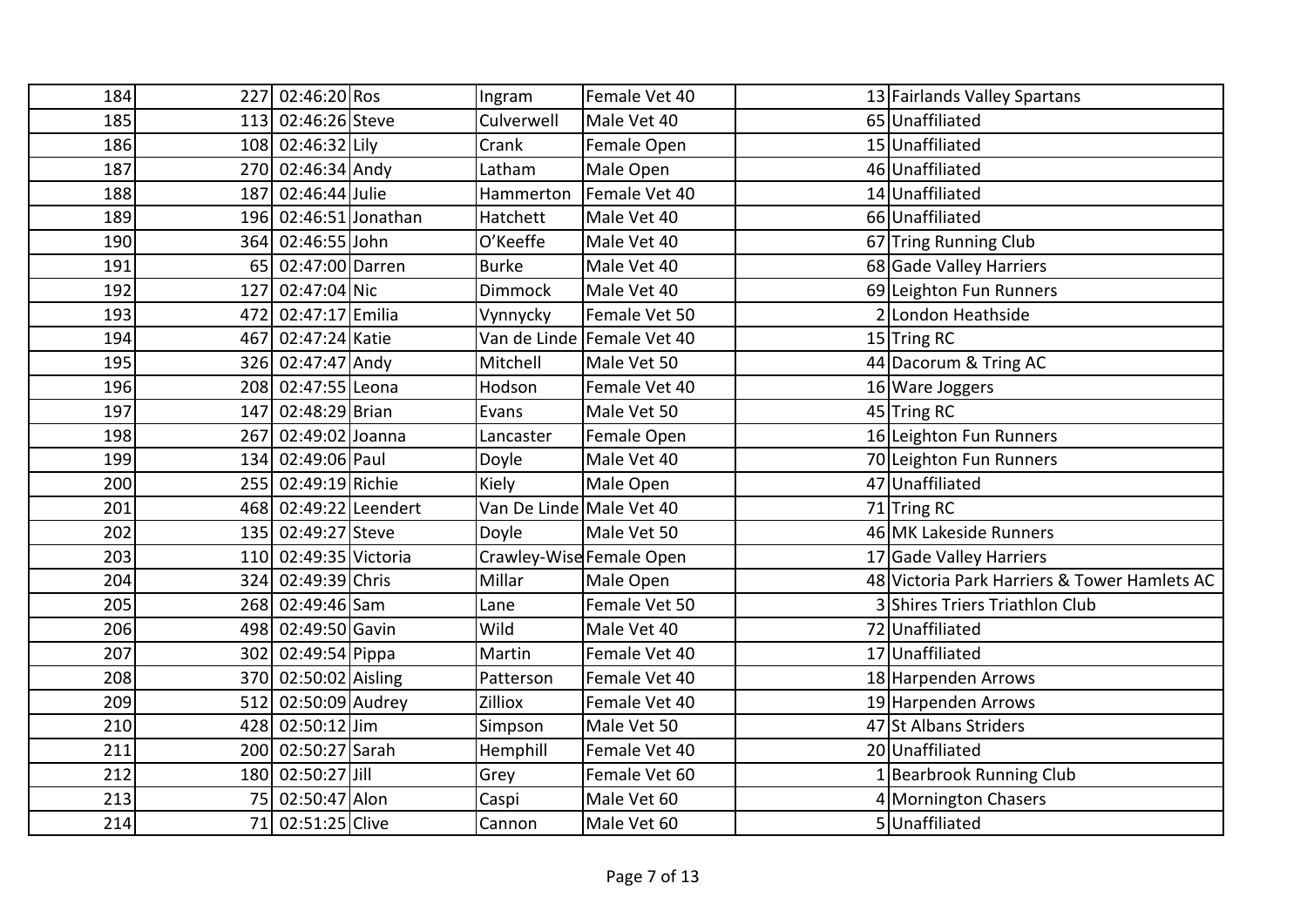| 215 |     | 504 02:51:29 DISCO    | <b>WOODS</b>  | Male Vet 40   | 73 Unaffiliated                 |
|-----|-----|-----------------------|---------------|---------------|---------------------------------|
| 216 |     | 115 02:51:35 Dave     | Cuschieri     | Male Vet 40   | 74 Unaffiliated                 |
| 217 |     | 348 02:51:58 Mike     | Niblock       | Male Open     | 49 Unaffiliated                 |
| 218 | 6   | 02:52:36 Paul         | Albon         | Male Open     | 50 Rugby Tri                    |
| 219 |     | 159 02:52:38 Neil     | Forster       | Male Vet 40   | 75 Unaffiliated                 |
| 220 |     | 412 02:52:43 Bal      | Sandhu        | Female Vet 40 | 21 Nuffield                     |
| 221 |     | 61 02:53:08 Garith    | Brown         | Male Vet 50   | 48 Unaffiliated                 |
| 222 |     | 116 02:53:11 Kevin    | Dance         | Male Vet 50   | 49 Tring RC                     |
| 223 |     | 30 02:53:14 Peter     | <b>Barber</b> | Male Vet 40   | 76 Run Redbourn                 |
| 224 |     | 355 02:53:17 Andrew   | Norton        | Male Vet 40   | 77 Gade Valley Harriers         |
| 225 |     | 451 02:53:42 Tom      | Taylor        | Male Open     | 51 Unaffiliated                 |
| 226 |     | 310 02:53:59 Sean     | McAree        | Male Vet 50   | 50Tri-Force                     |
| 227 |     | 366 02:54:19 Stuart   | Page          | Male Vet 50   | 51 Tring RC                     |
| 228 |     | 453 02:54:30 James    | Terry         | Male Vet 40   | 78 Wellingborough & District AC |
| 229 |     | 495 02:54:38 Rob      | White         | Male Vet 40   | 79 Olney Runners AC             |
| 230 |     | 58 02:54:54 Debbie    | Bowen         | Female Vet 50 | 4 Unaffiliated                  |
| 231 |     | 181 02:55:02 Paul     | Grimes        | Male Vet 50   | 52 Unaffiliated                 |
| 232 |     | 375 02:55:20 Nicky    | Pittam        | Female Vet 50 | 5 Bearbrook Running Club        |
| 233 |     | 279 02:55:26 James    | Lealan        | Male Vet 40   | 80 Unaffiliated                 |
| 234 |     | 487 02:55:32 Jennifer | Weedon        | Female Open   | 18 Dunstable RRC                |
| 235 |     | 73 12:56:03 Kate      | Carroll       | Female Vet 50 | 6Unaffiliated                   |
| 236 |     | 284 02:56:11 Matthew  | Lister        | Male Open     | 52 Unaffiliated                 |
| 237 |     | 163 02:57:08 Carrie   | Frazer        | Female Open   | 19 Unaffiliated                 |
| 238 |     | 197 02:58:12 Matthew  | Hearn         | Male Vet 40   | 81 Unaffiliated                 |
| 239 |     | 133 02:58:20 Sam      | Downton       | Female Vet 40 | 22 Redway Runners               |
| 240 |     | 469 02:58:31 Rachel   | Vialou-Clark  | Female Vet 40 | 23 Unaffiliated                 |
| 241 |     | 76 02:58:55 Anne      | Caspi         | Female Vet 50 | 7 Mornington Chasers            |
| 242 |     | 242 02:59:08 Kirsty   | Jones         | Female Open   | 20 Bedford Harriers AC          |
| 243 |     | 466 02:59:19 Sapphira | Van Assema    | Female Vet 40 | 24 Wimbledon Windmilers         |
| 244 | 317 | 02:59:25 Stephen      | Mckee         | Male Vet 50   | 53 Harpenden Arrows             |
| 245 |     | 299 02:59:35 Jane     | Markby        | Female Vet 50 | 8 Unaffiliated                  |
|     |     |                       |               |               |                                 |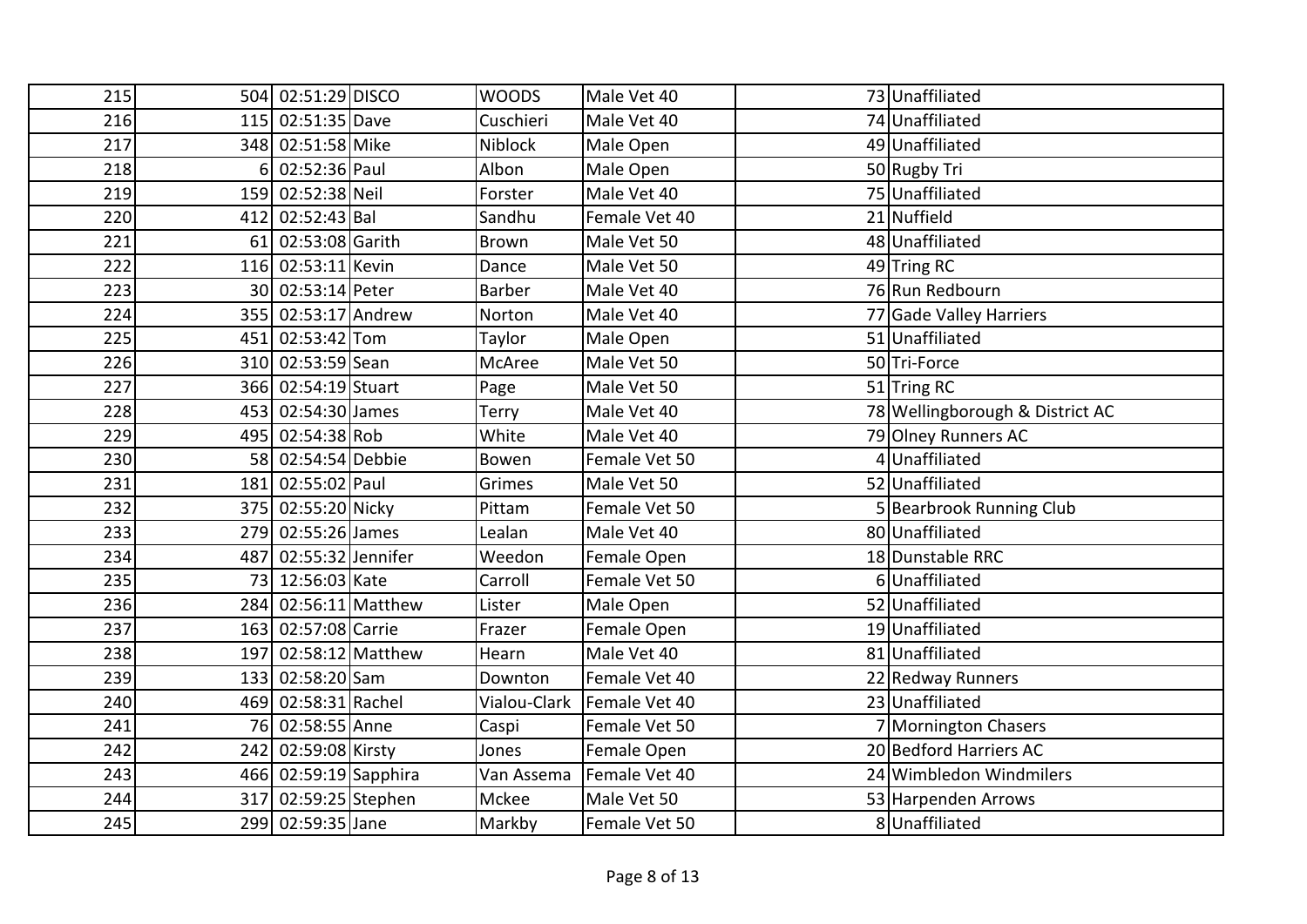| 246 |     | 305 02:59:45 Bret    |                  | Matthews       | Male Vet 50   | 54 Unaffiliated                   |
|-----|-----|----------------------|------------------|----------------|---------------|-----------------------------------|
| 247 |     | 246 03:00:03 Timea   |                  | Jones          | Female Open   | 21 Unaffiliated                   |
| 248 | 67  | $ 03:00:12 $ lan     |                  | <b>Byford</b>  | Male Vet 60   | 6Dunstable RRC                    |
| 249 |     | 223 03:00:20 Carly   |                  | Humphryes      | Female Open   | 22 Ashridge canicross             |
| 250 |     | 486 03:00:36 Sarah   |                  | Watson         | Female Vet 50 | 9 Shires Triers Triathlon Club    |
| 251 |     | 136 03:00:41 Ellen   |                  | Draper         | Female Open   | 23 Unaffiliated                   |
| 252 |     | 303 03:00:52 Leigh   |                  | Mase           | Male Vet 50   | 55 Unaffiliated                   |
| 253 | 77  |                      | 03:01:01 Matthew | Catterall      | Male Open     | 53 Unaffiliated                   |
| 254 |     | 347 03:01:19 Tom     |                  | Newton         | Male Vet 60   | 7 Wellingborough & District AC    |
| 255 |     | 388 03:01:25 Lee     |                  | Radley         | Male Vet 40   | 82 St Neots Riverside Runners     |
| 256 |     | 241 03:01:39 Amy     |                  | Jones          | Female Open   | 24 Unaffiliated                   |
| 257 |     | 105 03:01:51 Helen   |                  | Cox            | Female Open   | 25 Unaffiliated                   |
| 258 |     | 441 03:01:58 Katie   |                  | <b>Stanton</b> | Female Open   | 26 Leighton Buzzard Athletic Club |
| 259 | 482 | 03:02:25 Geoff       |                  | Ward           | Male Vet 50   | 56 Fell Runners Association       |
| 260 |     | 353 03:02:46 Tim     |                  | Nixon          | Male Vet 60   | 8 Dark Peak Fell Runners          |
| 261 |     | 471 03:02:49 Colin   |                  | Vickery        | Male Vet 40   | 83 Unaffiliated                   |
| 262 |     | 224 03:02:52 Sarah   |                  | Hyde           | Female Open   | 27 Unaffiliated                   |
| 263 |     | 244 03:02:56 Oliver  |                  | Jones          | Male Vet 40   | 84 Bedford Harriers AC            |
| 264 |     | 89 03:03:00 Liz      |                  | Coates         | Female Vet 40 | 25 Ware Joggers                   |
| 265 |     | 190 03:03:04 Graham  |                  | Harper         | Male Vet 60   | 9 Harpenden Arrows                |
| 266 |     | 356 03:03:08 Andrew  |                  | Noyes          | Male Vet 50   | 57 Dunstable RRC                  |
| 267 |     | 03:03:40 Daniel      |                  | Abberley       | Male Open     | 54 Unaffiliated                   |
| 268 |     | 148 03:03:46 Jo      |                  | Evans          | Female Vet 50 | 10 Unaffiliated                   |
| 269 |     | 499 03:03:54 Greg    |                  | Wiley          | Male Vet 40   | 85 Unaffiliated                   |
| 270 |     | 100 03:03:59 John    |                  | Corcoran       | Male Vet 40   | 86 Ampthill & Flitwick Flyers RC  |
| 271 |     | 205 03:04:26 Harriet |                  | Higby          | Female Open   | 28 London City Athletics Club     |
| 272 |     | 294 03:06:00 Frazer  |                  | Lyons          | Male Open     | 55 Unaffiliated                   |
| 273 | 63  | 03:06:11 Andrew      |                  | <b>Bunker</b>  | Male Vet 40   | 87 Higham Harriers                |
| 274 |     | 184 03:06:16 Paul    |                  | Hadingham      | Male Vet 50   | 58 Redwell Runners                |
| 275 |     | 407 03:06:20 Craig   |                  | Rowand         | Male Vet 50   | 59 Run Redbourn                   |
| 276 |     | 395 03:06:27 Alice   |                  | Rees           | Female Open   | 29 Unaffiliated                   |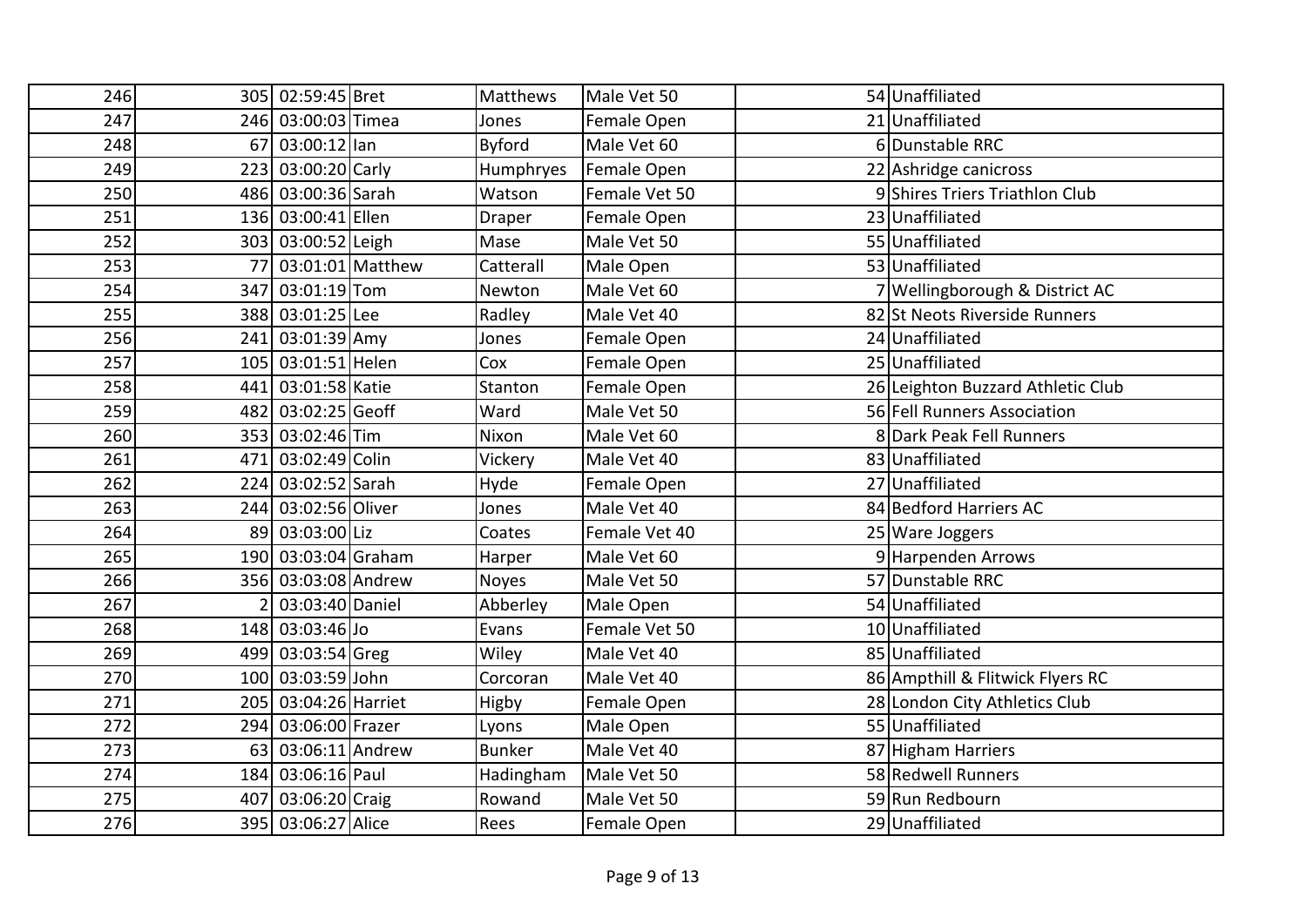| 277 | 48 03:06:32 Sally      |                          | Besley        | Female Vet 50 | 11 Unaffiliated            |
|-----|------------------------|--------------------------|---------------|---------------|----------------------------|
| 278 | 416 03:06:50 David     |                          | Saunders      | Male Vet 50   | 60 St Albans Striders      |
| 279 | 176 03:07:46 David     |                          | Gourlay       | Male Vet 40   | 88 Unaffiliated            |
| 280 | 435 03:08:13 Amelia    |                          | <b>Stack</b>  | Female Open   | 30 Unaffiliated            |
| 281 | 170 03:08:16 Claire    |                          | Giblin        | Female Vet 40 | 26 Leighton Fun Runners    |
| 282 | 128 03:08:21 Andrew    |                          | <b>Disley</b> | Male Vet 50   | 61 Mornington Chasers      |
| 283 | 336 03:09:29 Ben       |                          | Mullaney      | Male Open     | 56 Unaffiliated            |
| 284 | 03:10:40 Richard       |                          | <b>Alcock</b> | Male Vet 50   | 62 Tring RC                |
| 285 | 316 03:10:46 Nicola    |                          | McGeown       | Female Vet 40 | 27 Lewes AC                |
| 286 | 228 03:12:01 Joe       |                          | Irons         | Male Vet 40   | 89 Unaffiliated            |
| 287 | 434 03:12:04 Joanne    |                          | Smythe        | Female Vet 40 | 28 Bedford Harriers AC     |
| 288 | 369 03:12:08 Emma      |                          | Passmoor      | Female Vet 40 | 29 Redway Runners          |
| 289 | 51 03:12:16 Louise     |                          | Bladen        | Female Vet 40 | 30 Tring RC                |
| 290 | 52 03:12:22 Stephen    |                          | Bladen        | Male Vet 40   | 90 Tring RC                |
| 291 | 111 03:12:30 Kate      |                          | Crossland     | Female Open   | 31 Unaffiliated            |
| 292 | 514 03:12:35 Lisa Jane |                          | Phee          | Female Vet 40 | 39 Dunstable RRC           |
| 293 | 03:12:46 Linda         |                          | Aird          | Female Vet 60 | 2 North Herts Road Runners |
| 294 | 401 03:12:54 Julie     |                          | Rice          | Female Vet 50 | 12 Watford Joggers         |
| 295 | 480 03:13:00 Jeanette  |                          | Walster       | Female Vet 50 | 13 Boxfit tri              |
| 296 | 254 03:13:03 Greer     |                          | Kidney        | Female Vet 40 | 32 Dunstable RRC           |
| 297 | 446 03:13:12 Beverley  |                          | Sullivan      | Female Vet 40 | 33 St Albans Striders      |
| 298 | 507 03:13:33 David     |                          | Worcester     | Male Vet 40   | 91 St Albans Striders      |
| 299 | 156 03:14:54 Kirsty    |                          | Fitzgerald    | Female Open   | 32 London Frontrunners     |
| 300 | 68 03:15:34 Eamon      |                          | Byrne         | Male Vet 50   | 63 Mornington Chasers      |
| 301 | 160 03:15:39 Alan      |                          | Foster        | Male Vet 40   | 92 Unaffiliated            |
| 302 |                        | 350 03:16:25 Vidyavachin | Niblock       | Male Open     | 57 Unaffiliated            |
| 303 | 430 03:16:30 Alan      |                          | Smith         | Male Vet 40   | 93 Unaffiliated            |
| 304 | 373 03:19:15 Thel      |                          | Pickard       | Female Vet 60 | 3 Unaffiliated             |
| 305 | 368 03:21:29 Andy      |                          | Parkes        | Male Vet 50   | 64 Unaffiliated            |
| 306 | 331 03:22:11 Miranda   |                          | Morgan        | Female Vet 60 | 4 North Herts Road Runners |
| 307 | 185 03:23:31 Sarah     |                          | Hadingham     | Female Vet 40 | 34 Redwell Runners         |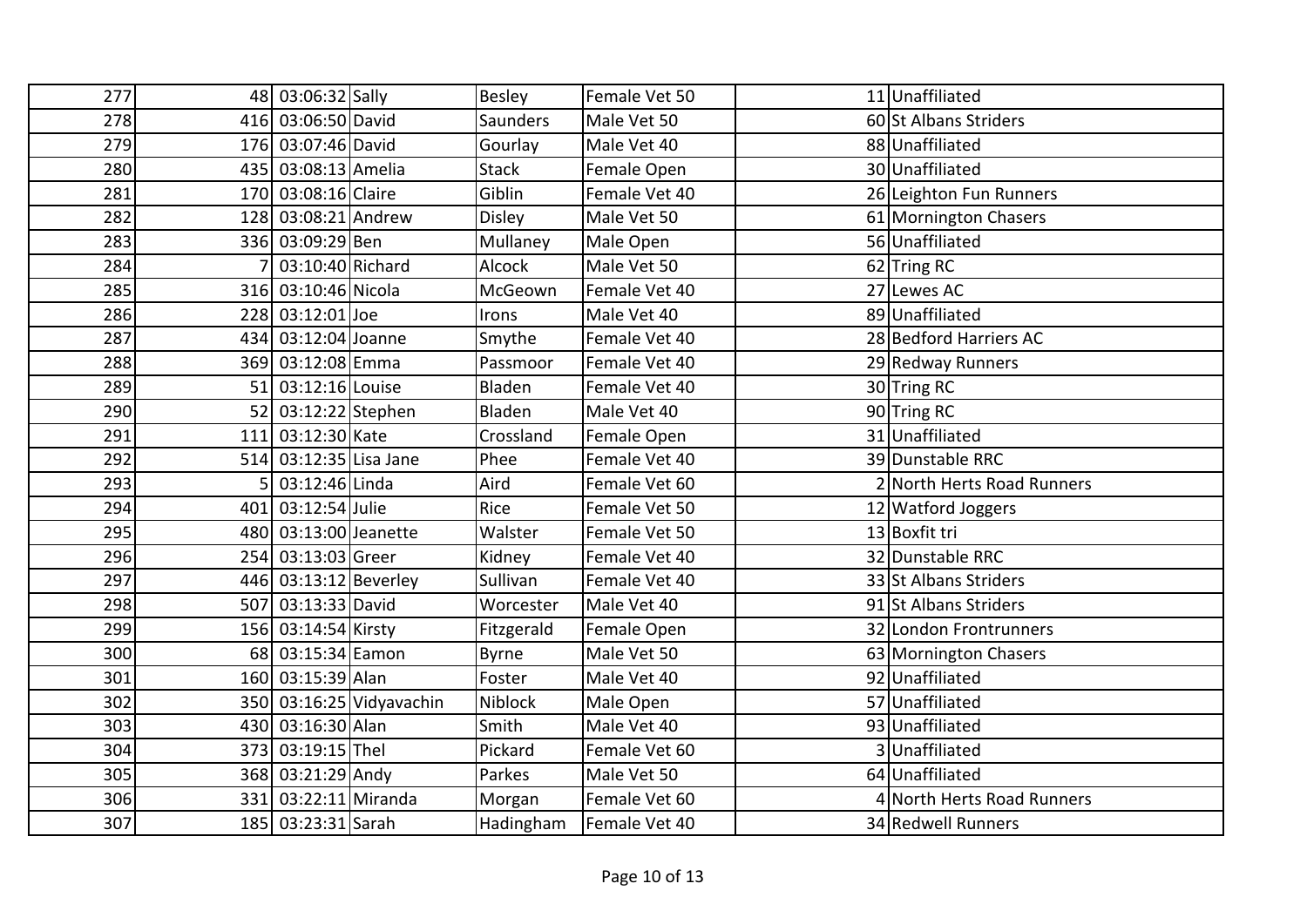| 308 |     | 220 03:24:01 Gill    |                             | Hudnott       | Female Vet 50 | 14 Unaffiliated                 |
|-----|-----|----------------------|-----------------------------|---------------|---------------|---------------------------------|
| 309 |     | 304 03:24:06 Ali     |                             | Massey        | Female Open   | 33 St Albans Striders           |
| 310 |     | 475 03:24:39 Donna   |                             | Walker        | Female Vet 40 | 35 Tring RC                     |
| 311 |     | 311 03:24:54 Jan     |                             | Mccabe        | Female Vet 50 | 15 White Horse Harriers         |
| 313 |     | 121 03:25:12 Liz     |                             | <b>Davies</b> | Female Vet 50 | 16 Stopsley Striders            |
| 314 |     | 155 03:25:36 Eileen  |                             | Fitzgerald    | Female Vet 40 | 36 Lonely Goat RC               |
| 315 |     | 478 03:26:11 Penny   |                             | Wallduck      | Female Vet 50 | 17 Dacorum & Tring AC           |
| 316 |     | 91 03:26:51 John     |                             | Collins       | Male Vet 40   | 94 Unaffiliated                 |
| 317 |     | 479 03:27:57 Nicola  |                             | Walpole       | Female Vet 50 | 18 Wellingborough & District AC |
| 318 |     | 183 03:28:31 Max     |                             | Gruenin       | Male Open     | 58 Unaffiliated                 |
| 319 |     | 214 03:29:42 lain    |                             | Horne         | Male Vet 40   | 95 Unaffiliated                 |
| 320 |     |                      | 335 03:30:05 Tendai Hilburt | Mtanda        | Male Vet 40   | 96 Unaffiliated                 |
| 321 |     | 164 03:30:10 Erin    |                             | Freeman       | Male Open     | 59 Cygnus Ltd                   |
| 322 |     | 215 03:30:59 Johanna |                             | Houlahan      | Female Vet 40 | 37 Trail Running Association    |
| 323 |     | 339 03:31:14 Maxine  |                             | Napal         | Female Vet 40 | 38 Realbuzz                     |
| 324 |     | 420 03:32:33 Claudia |                             | Selina        | Female Vet 40 | 39 Unaffiliated                 |
| 325 |     | 318 03:32:52 Neil    |                             | McKenzie      | Male Open     | 60 Redwell Runners              |
| 326 |     | 385 03:33:11 Marcia  |                             | Quinn         | Female Vet 50 | 19 Watford Joggers              |
| 327 |     | 381 03:33:21 Tara    |                             | Pountney      | Female Vet 40 | 40 Dunstable RRC                |
| 328 |     | 457 03:33:52 Steve   |                             | Titmus        | Male Open     | 61 Cygnus Ltd                   |
| 329 |     | 445 03:34:49 Dave    |                             | Streeton      | Male Vet 50   | 65 Saltaire Striders            |
| 330 |     | 225 03:36:07 Caren   |                             | Ingold        | Female Vet 40 | 41 Redwell Runners              |
| 331 |     | 226 03:36:11 Lee     |                             | Ingold        | Male Vet 40   | 97 Unaffiliated                 |
| 332 |     | 104 03:37:40 Alex    |                             | Couronne      | Female Vet 50 | 20 Dacorum & Tring AC           |
| 333 |     | 329 03:37:43 Sandra  |                             | Mogan         | Female Vet 50 | 21 Tring Rc                     |
| 334 |     | 338 03:37:50 Clare   |                             | Murray        | Female Vet 40 | 42 Tring RC                     |
| 335 |     | 291 03:38:20 John    |                             | Luck          | Male Vet 50   | 66 Trail Running Association    |
| 336 |     |                      | 290 03:38:25 Catherine      | Luck          | Female Open   | 34 Unaffiliated                 |
| 337 | 112 | 03:39:00 Caroline    |                             | Crouchman     | Female Vet 50 | 22 Unaffiliated                 |
| 338 |     | 94 03:40:04 Lindsay  |                             | Cook          | Female Vet 40 | 43 North Herts Road Runners     |
| 339 |     | 419 03:42:04 Natalia |                             | Selby         | Female Vet 40 | 44 Unaffiliated                 |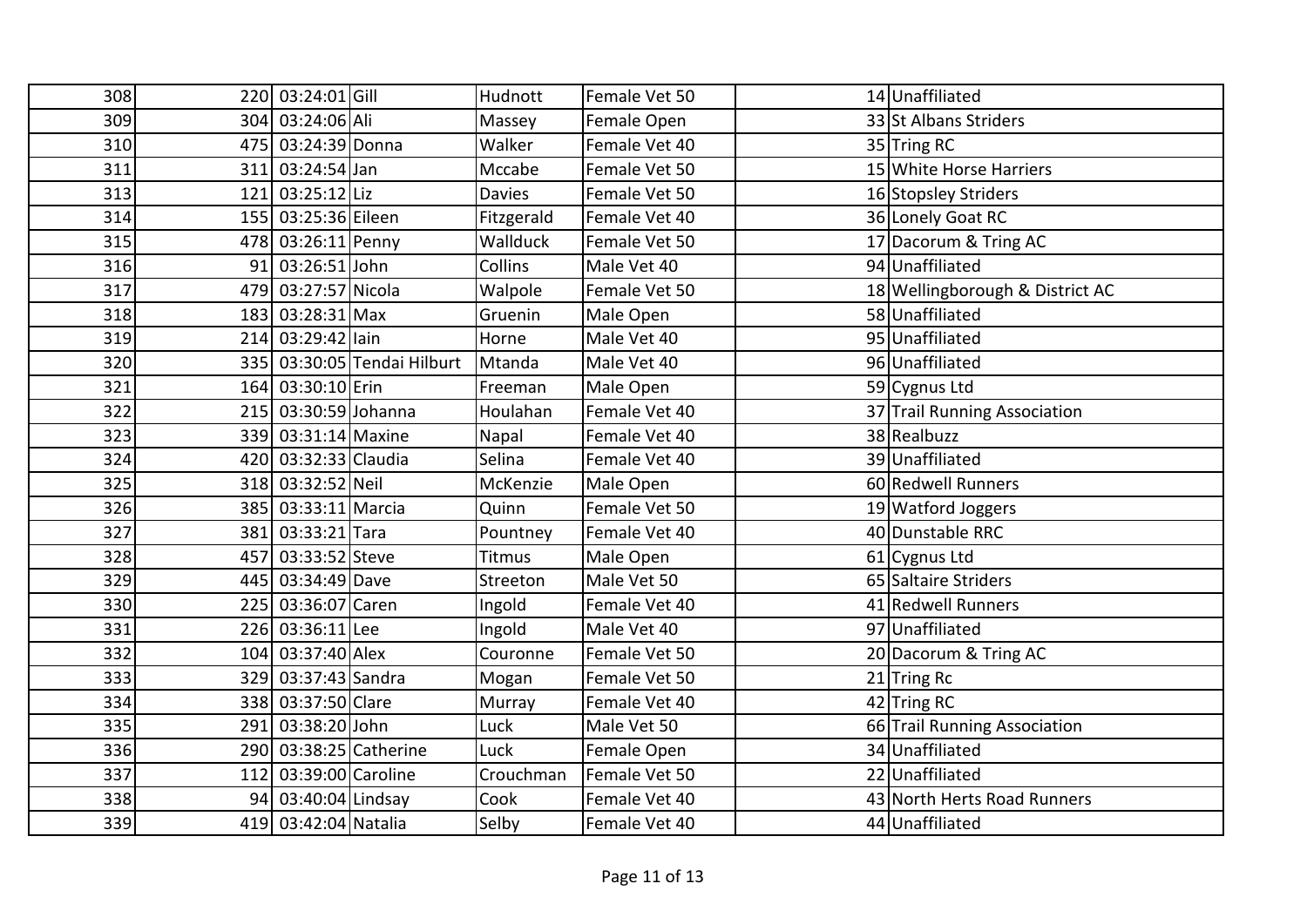| 340 | 245 03:42:09 Terri    |                         | Jones           | Female Vet 50                | 23 Redway Runners               |
|-----|-----------------------|-------------------------|-----------------|------------------------------|---------------------------------|
| 341 | 21 03:45:48 Gordon    |                         | Avery           | Male Vet 50                  | 67 Unaffiliated                 |
| 342 | 218 03:46:28 Sarah    |                         | Howell          | Female Vet 40                | 45 Redway Runners               |
| 343 | 219 03:46:33 Tony     |                         | Howell          | Male Vet 40                  | 98 Redway Runners               |
| 344 | 334 03:48:01 Laura    |                         | Mould           | Female Open                  | 35 Unaffiliated                 |
| 345 | 28 03:48:05 Richard   |                         | <b>Baker</b>    | Male Vet 40                  | 99 Unaffiliated                 |
| 346 | 16 03:48:10 Felicity  |                         | Aries           | Female Vet 50                | 24 Wellingborough & District AC |
| 347 | 474 03:48:23 Maria    |                         | Waite           | Female Vet 50                | 25 Purple Patch Runners         |
| 348 | 449 03:50:12 Neil     |                         | Taylor          | Male Vet 40                  | 100 Unaffiliated                |
| 349 | 359 03:50:19 Sara     |                         | O'Callaghan     | Female Vet 40                | 46 Trail Running Association    |
| 350 | 450 03:50:24 Sarah    |                         | Taylor          | Female Vet 40                | 47 Unaffiliated                 |
| 351 | 84 03:50:47 Emma      |                         | Clark           | Female Vet 40                | 48 Unaffiliated                 |
| 352 | 411 03:51:02 Corina   |                         | Sampson         | Female Open                  | 36 Unaffiliated                 |
| 353 |                       | 50 03:51:06 Christopher | <b>Binks</b>    | Male Vet 40                  | 101 Unaffiliated                |
| 354 | 17 03:51:36 Alison    |                         | Ashbolt         | Female Vet 50                | 26 Bearbrook Running Club       |
| 355 | 153 03:53:38 Zoe      |                         | Ewins           | Female Vet 40                | 49 Dunstable RRC                |
| 356 | 211 03:54:27 DAWN     |                         | <b>HOLLOWAY</b> | Female Vet 50                | 27 Unaffiliated                 |
| 357 | 03:54:30 Amanda       |                         | Allen           | Female Vet 50                | 28 Wellingborough & District AC |
| 358 | 46 03:56:52 Polly     |                         | Bentley         | Female Open                  | 37 Unaffiliated                 |
| 359 | 342 03:56:54 Dan      |                         | Nathan          | Male Vet 40                  | 102 Unaffiliated                |
| 360 | 235 03:57:52 Giggsy   |                         | Jayaweera       | Male Open                    | 62 Unaffiliated                 |
| 361 | 10 03:58:31 Claire    |                         | Amos            | Female Vet 40                | 50 Leighton Fun Runners         |
| 362 | 298 03:58:35 Caroline |                         | Mann            | Female Vet 40                | 51 Leighton Fun Runners         |
| 363 | 74 03:58:41 Nicola    |                         | Casey           | Female Open                  | 38 Leighton Fun Runners         |
| 364 | 151 03:58:45 Michelle |                         |                 | Evans-Riches   Female Vet 50 | 29 Leighton Fun Runners         |
| 365 | 418 03:58:53 Jo       |                         | Secker          | Female Vet 40                | 52 Leighton Fun Runners         |
| 366 | 440 03:58:59 Lorraine |                         | Stanesby        | Female Vet 50                | 30 Unaffiliated                 |
| 367 | 260 03:59:42 Clare    |                         | Knowler         | Female Vet 40                | 53 Bearbrook Running Club       |
| 368 | 56 03:59:48 Helen     |                         | Bleazard        | Female Vet 40                | 54 Unaffiliated                 |
| 369 | 312 04:00:10 Jo       |                         | Mccaul          | Female Vet 50                | 31 Unaffiliated                 |
| 370 | 172 04:00:14 Elaine   |                         | Giles           | Female Vet 50                | 32 Unaffiliated                 |